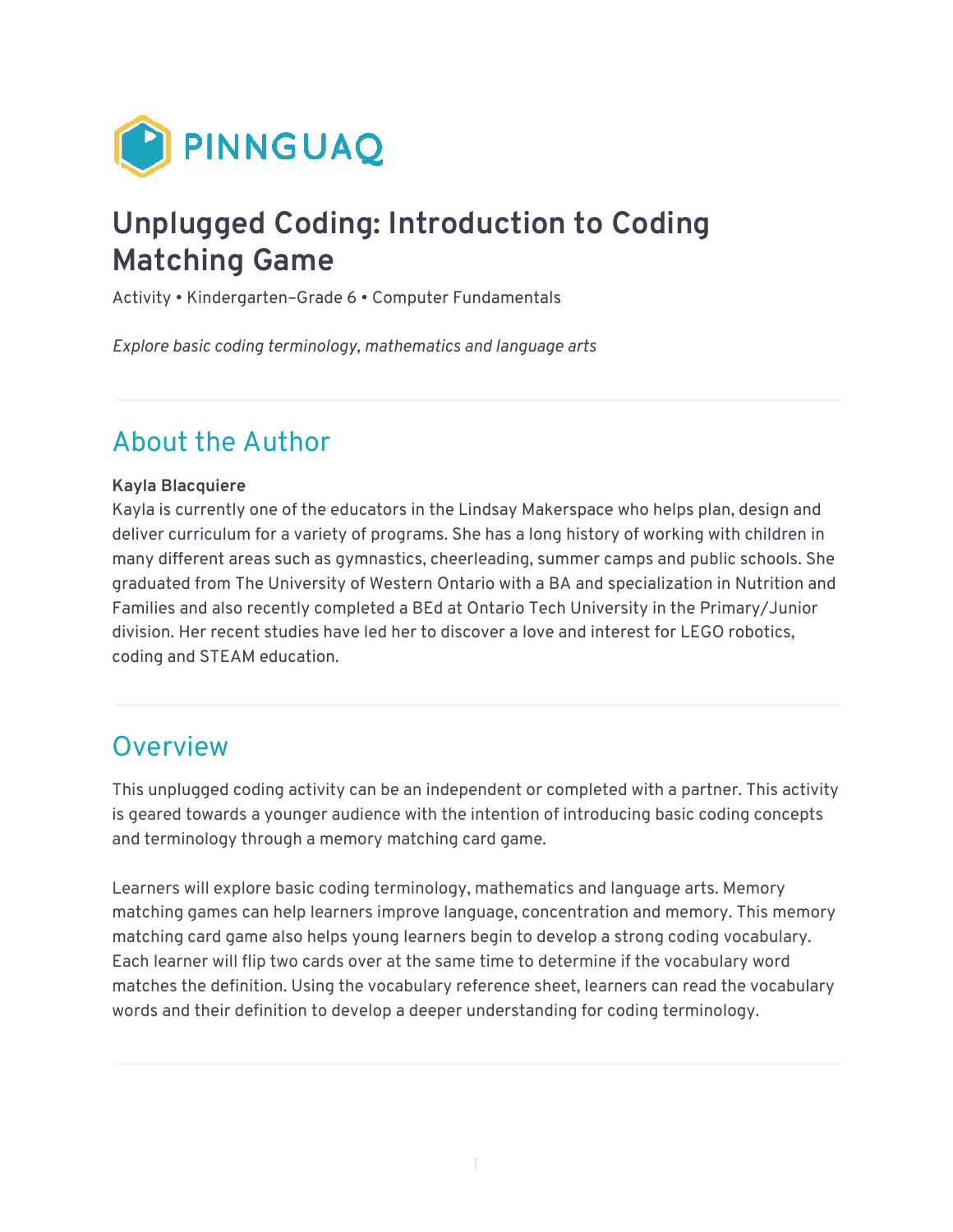# Background Information

| <b>Vocabulary Word</b> | <b>Definition</b>                                                                                                                                                                                                                                                         |
|------------------------|---------------------------------------------------------------------------------------------------------------------------------------------------------------------------------------------------------------------------------------------------------------------------|
| Algorithm              | A list or set of instructions given to a computer to do a task.<br>For example, following a recipe on how to bake a cake.                                                                                                                                                 |
| <b>Branching</b>       | Checking conditions by making a decision that depends on<br>what is happening or what has happened. For example,<br>before getting ready to go outside you check the weather.                                                                                             |
| <b>Bug</b>             | Stops a program from running its code properly. For<br>example, if you saw a bug in your soup you would stop eating<br>it until it is safely removed.                                                                                                                     |
| <b>Command</b>         | A specific instruction given to a computer to perform a<br>specific task. For example, if you told a dog to sit and they<br>sat down.                                                                                                                                     |
| <b>Conditionals</b>    | If something is true then it will be followed by an action and if<br>it is false then it will be followed by a different action. For<br>example, if it is raining outside you would choose to bring an<br>umbrella but if it is sunny you would take your sunglasses.     |
| Debugging              | Finding then fixing a problem in a code, algorithm or<br>program. For example, removing a bug that flew into your<br>soup so you can eat the soup.                                                                                                                        |
| Decomposition          | Breaking down problems into smaller steps to make it easier.<br>For example, to brush your teeth you will first need a<br>toothbrush and toothpaste. Next, you need a sink with<br>running water. Next, you need to put toothpaste onto your<br>toothbrush. Next you will |
| Event                  | An action code that causes something to happen. For<br>example, when I say GO you will run as fast as you can across<br>the yard.                                                                                                                                         |
| Loop                   | An action in a code that causes the code to repeat over and<br>over. For example, instead of telling someone to cut a piece<br>of cake, then cut another piece, then cut another piece, you<br>could say, cut enough cake for three people.                               |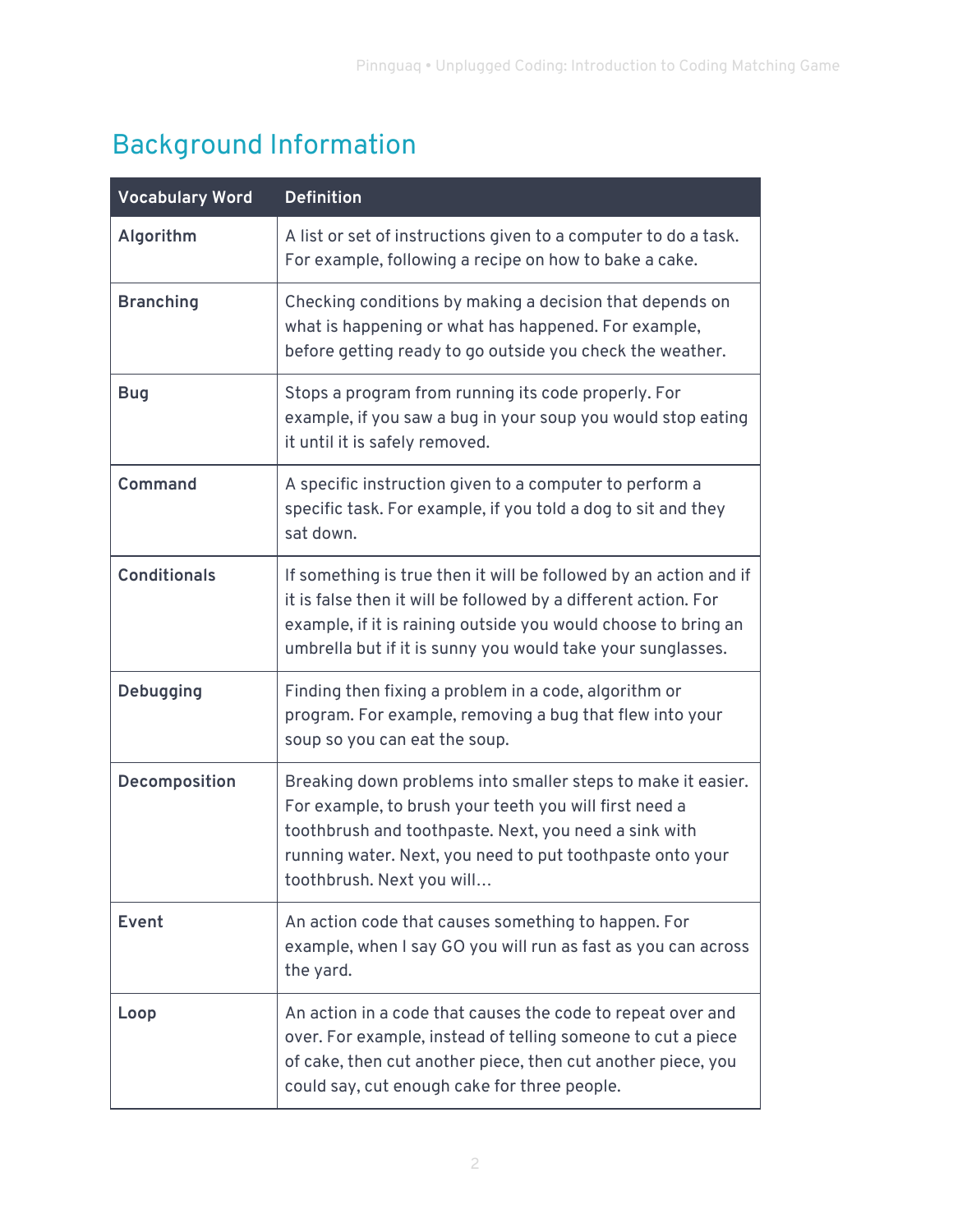| Program         | The art of creating an algorithm that a computer can follow<br>to do something. For example, creating step-by-step rules to<br>play a game you created so others can play it.                                            |
|-----------------|--------------------------------------------------------------------------------------------------------------------------------------------------------------------------------------------------------------------------|
| <b>Sequence</b> | Completing a task in a specific order. For example, when<br>baking a cake you can't put it in the oven until all the<br>ingredients are added and stirred.                                                               |
| <b>Variable</b> | A temporary piece of information that can change in a code.<br>For example, a variable is something that can change in a<br>game like the score. If you shoot a soccer ball into the next,<br>then you will get a point. |

## Materials

- Memory match cards and vocabulary reference sheet (download and print the PDFs in this zipped folder: [https://pinnguaq.com/app/uploads/2020/04/Pinnguaq-200505-MakerActivity-Codin](https://pinnguaq.com/app/uploads/2020/04/Pinnguaq-200505-MakerActivity-CodingVocab-MatchingCards.pdf) [gVocab-MatchingCards.pdf\)](https://pinnguaq.com/app/uploads/2020/04/Pinnguaq-200505-MakerActivity-CodingVocab-MatchingCards.pdf)
- Scissors
- Pencil and paper (optional if you wish to keep score)

**Note:** If you do not have access to a printer, use the vocabulary reference table to make your very own matching card game! Using paper and pencils you can write out each word and definition. Then cut them apart, mix them all up and try to match them.

# Step by Step Instructions

- **Step 1 →** Print out the activity cards and vocabulary reference sheet
- **Step 2 →** Cut out the activity cards
- **Step 3 →** Mix up all of the activity cards